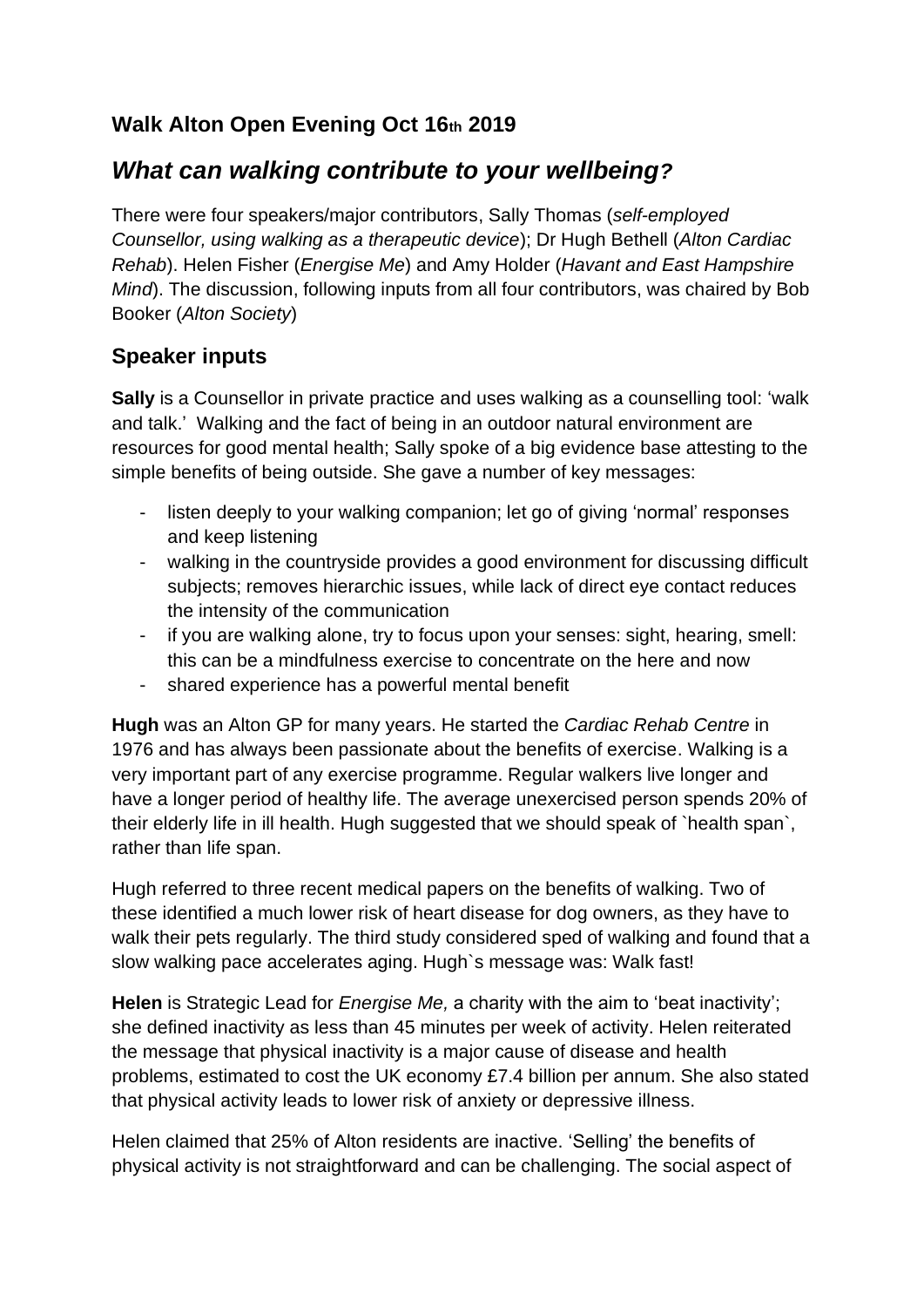walking groups is an important factor in encouraging participants to remain. Helen mentioned a recent campaign to promote Walking for Health to women, which revealed that some had health concerns or personal anxieties about 'fitting in'.

Helen considered that GPs and Pharmacists should have a crucial role in initiating conversations with patients about greater physical activity.

**Amy** is Wellbeing Lead, East Hants, for *Havant and East Hampshire Mind.* She also supported the idea of encouraging people to get outside and gave the example of a peer support group using area alongside Petersfield Pond to socialise, be active and gain mental health benefits. Amy strongly suggested that a weekly routine in terms of participation in walking groups is very important. She also stressed the additional benefits of other activities which might be linked to walking, such as photography, drawing and creative work, all of which have potential to raise self- esteem through a sense of achievement.

# **General discussion**

There were a number of questions or statements for comment raised by the audience. Here is a brief summary of some of the points raised and comments from the speakers:

## *Does a helpful 'outside' experience always have to be in a natural environment or can you do it anywhere?*

A daily activity routine in your local community is very helpful….but people are reluctant to travel for more than 15 minutes (Helen)

Go in your garden! You don`t have to go to a beauty spot to get benefits! Even a walk around the block in the dark can be beneficial (Sally)

Remember the five minute rule: try an activity in that time and see how it goes; step up the time if you like the activity (Amy)

Anywhere you go can be stimulating if you keep your eyes open…try looking up; look above eye level

#### *Does a walk have to be at a brisk pace?*

Yes! Expend some energy; increased physical fitness will follow and there will be benefits in later life (Hugh)

Helen mentioned the Active 10 app from Public Health England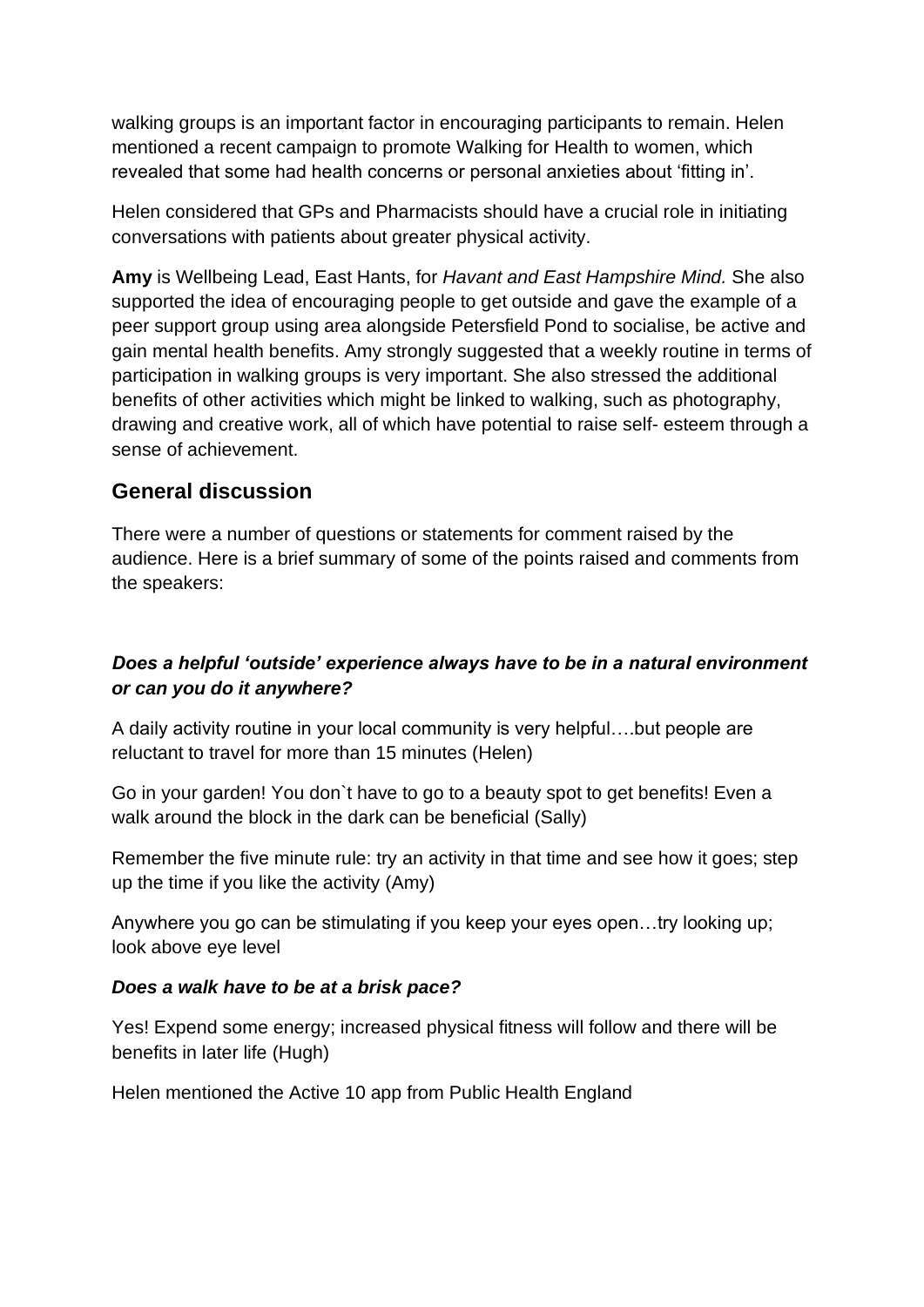### *Sarah from Wey Valley Radio mentioned a regular visit to a boot sale by a group of women who enjoy getting together and talking to each other; the activity doesn`t necessarily have to be a walk; there are benefits from socialising with friends and talking sometimes about personal problems*

This is all about human connections; a good set of friends can derive mental benefits from just enjoying time together (Sally)

In sociable walks a mix of people is a great benefit; they all bring their own interests and perspectives, including genres of books, sport, music… (Amy)

### *How do you get people, especially young people, into walking?*

Some schools are using a 'daily mile' activity and have found that participation in this leads to better behaviour and better concentration in class (Helen)

The idea of 'themes' might attract younger people….geocaching and hunting Pokemon? (Helen)

The new Activities Directory being compiled for the GU34 area should ideally be handed out by GPs rather than statins! (Hugh)

There was some discussion of the success of the *Park Run* phenomenon. Our nearest ones to Alton are in Alice Holt and Bordon. Helen suggested that a walking variant might now be needed.

## *How can we coax adolescents away from computers and phones into activity?*

A really difficult challenge, as teenagers relate best to those of their own age group (Sally)

Turn it into something fun or incorporate a small reward (Amy)

Too many teenagers have a jaundiced view of school sport and find the team environment challenging. We need to stop celebrating the sporting successes of a small group who represent the school and focus instead upon engaging a wider group in much more diverse, fun activities (Helen)

## *What about stressed middle aged working people who don`t get exercise?*

There is a move in some organisations to support mental health and Mental Health First Aid training is now available (Sally)

There was some discussion about one company where the HR department could identify employees at risk and arrange for them to be supported by trained colleagues. Mindfulness and meditation exercises had been offered.

There is a small positive move in terms of organisations recognising the need for physical exercise. Sitting down at a desk for 6-7 hrs per day really needs a